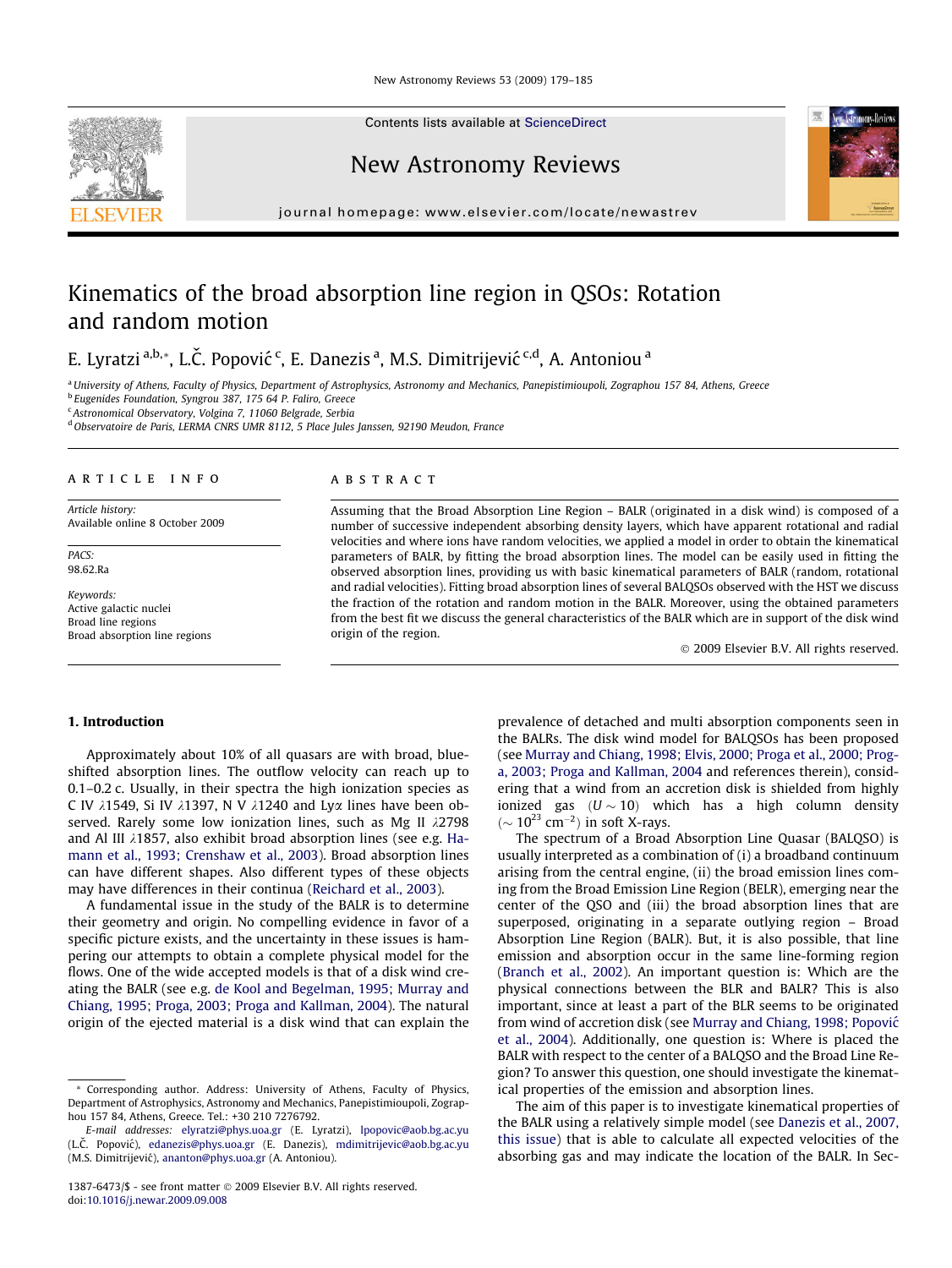tion 2 we shortly present the model, in Section [3](#page-3-0) we apply the model to the UV spectral lines of several BALQSOs observed with the HST and discuss obtained results and finally in Section [4](#page-5-0) the conclusions are given.

### 2. Theoretical models of BALR

The scattering of resonance-line photons can provide the radiative acceleration that at least partially drives BAL outflows [\(Arav](#page-6-0) [et al., 2001\)](#page-6-0). The difficulty arises in accelerating the gas to quite large velocities without completely stripping the resonance-line absorbing ions of their electrons. The disk wind model of [Murray](#page-6-0) [and Chiang \(1998\)](#page-6-0) and references therein has been very successful in explaining this and other properties of BAL quasars. In this model, a wind from an accretion disk is shielded from soft X-rays by a high column density  $(N_H\sim 10^{23}~{\rm cm}^{-2})$  of highly ionized gas  $(U \approx 10)$ .

The quasar structure proposed by [Elvis \(2000\)](#page-6-0) also assumed a disk wind, but from a narrow range of radii, such that BAL quasars are only observed when the line-of-sight is directly aligned with the wind [\(Crenshaw et al., 2003\)](#page-6-0). A recent summary of theoretical and computational modeling of disk winds can be found in [Proga](#page-6-0) [et al. \(2000\)](#page-6-0). Some BAL quasars, particularly LoBALs, may be quasars cocooned by dust and gas rather than quasars with disk winds ([Becker et al., 2000](#page-6-0)), but the only serious modeling relevant to this alternative has been the work of [Williams et al. \(1999\)](#page-6-0).

It is clear that BAL quasars remain an active area of research. Disk wind models explain many properties of BAL quasars, but it is unclear if they can explain the full range of BAL trough profiles and column densities.

#### 2.1. GR model – Stellar vs. quasar complex absorption lines

Hot stars with emission lines (Oe and Be) show similar phenomena in their spectra (see [Fig. 1](#page-2-0)). Beside the P-Cyg profile that indicates stellar wind, there are also the so called Discrete Absorption Components – DACs ([Bates and Halliwell, 1986](#page-6-0)) or Satellite Absorption Components – SACs (see [Danezis et al. \(2003\)](#page-6-0) and Danezis et al. [\(2007, this issue\)](#page-6-0)). These components indicate some combination of stellar wind with (apparent) spherical density regions that may lie in the disc around the stars.These density regions may have the form of shells, blobs or puffs. As a result in spectra of Oe and Be stars a number of lines, also detected in spectra of BALQSO, have very complex line profiles. In some cases the line shapes of quasars and hot emission stars are very similar (see e.g. [Danezis et al.,](#page-6-0) [2006\)](#page-6-0). As one can see in [Fig. 1](#page-2-0), the C IV UV doublet of PG 0946+301 (up) and star HD 45910 (down) show similar phenomena, i.e in both objects there is a blue-shifted component that indicates ejection of matter. It seems that the absorbing regions in hot emission stars and quasar present very similar spectroscopic phenomena, but with different velocity scales, i.e. in the case of a star the velocity of the wind is around several hundreds kilometers/seconds, but in the case of a quasar it is one order magnitude higher. This motivated us to apply a model developed to investigate kinematics of regions creating DACs and SACs in hot stars (in more details see [Danezis et al., 2007](#page-6-0)) to BAL of quasars in order to study the kinematical parameters of BALR.

Based on this idea, we assumed that the BALR and BELR are composed of a number of successive independent absorbing/emitting density layers of matter (that are originated in a disk wind), which have apparent rotational and radial velocities and where ions have random velocities.

Here we will start from the point that absorbing region has three apparent velocities (projected on the line-of-sight of an observer); (i) velocity of outflow, (ii) random velocity in the BALR and (iii) possible rotational velocity, since BALR should be affected by super-massive black hole.

Note here that random motion can be related to the motion of ions, but also, as it is often considered in the case of BELR, it can be related to clouds of gas moving in orbits with different inclinations and eccentricities. In principle, in BELR it can be considered, since we expect that the BELR is composed from a number of emitting clouds, but in the case of BALR, we expect that we have ejected stream of matter that absorbs in a line (which is shifted to the blue) and this effect of randomly distributed clouds should be significantly smaller than in the case of BELR. But such effects probably exist, at least as the differential rotational velocity projected to the line-of-sight of a stream of ejected matter. Since we extract the kinematical parameters from line profile, taking into account this effect, we are able only to give estimates for rotation and random velocities (i.e. maximal and minimal values of the velocities).

#### 2.2. BAL profile simulations using the model

Using the GR model ([Lyratzi and Danezis, 2004; Danezis et al.,](#page-6-0) [2007, this issue](#page-6-0)), first we simulate different line profiles. As one can see in [Figs. 2 and 3,](#page-3-0) the model can very well reproduce the complex line shapes observed in BALQSOs. As it was mentioned above, the aim of the paper is to investigate contribution of the rotational component to broad absorption lines and location of this region with respect to the BELR. In order to simulate different position of the BALR and BELR, using the model, we simulated four cases taking (see [Fig. 2\)](#page-3-0):

- (a) The BELR is covered by BALR and the random velocity in the BALR is dominant  $(V_{rand}/V_{rot} = 10$ , [Fig. 2](#page-3-0)a).
- (b) The BALR is covered by BELR and the random velocity is the same as in the case (a), see [Fig. 2](#page-3-0)b.
- (c) The BELR is covered by BALR and the rotational velocity in the BALR is dominant, see [Fig. 2c](#page-3-0).
- (d) The BALR is covered by BELR and the rotational velocity in the BALR is dominant, see [Fig. 2d](#page-3-0).

In [Fig. 2,](#page-3-0) we simulated a composed line profile, where we assume that we have one emitting region (with only random motion FWHM = 2000 km/s) and two absorbing regions with  $V_{rad1} = -2000$  km/s and  $V_{rad2} = -1000$  km/s, and different values of  $V_{rand} = 2000 \text{ km/s}$  and  $V_{rot} = 200 \text{ km/s}$  ([Fig. 2a](#page-3-0) and b) and  $V_{rand} = 200 \text{ km/s}$  and  $V_{rot} = 2000 \text{ km/s}$  ([Fig. 3a](#page-4-0) and b). Also we assume that BELR is covered by BALR ([Fig. 2](#page-3-0)a and c) and vice versa ([Fig. 2](#page-3-0)b and d).

As one can see from [Fig. 2](#page-3-0), even if one uses the same kinematical parameters for the BALR and BELR, the profiles can be significantly different for different cases mentioned above. But we can note some similarities, e.g. in the case where BALR is covered by BELR, the emission component of the line is more intensive (in both cases where  $V_{rot}$  or  $V_{rand}$  is dominant) than in the case when BELR is covered by BALR.

On the other hand, in the case where random motion is dominant ( $V_{rand}/V_{rot} = 10$ ), the whole absorption profile is more symmetric than in the case where the rotation is dominant. Comparing by eye the line shapes obtained from model with ones registered in the spectra of BALQSOs one can conclude that all of the mentioned cases may be present.

We note here, that the proposed model is relatively simple, aiming to describe the regions where the spectral lines are originated. The model allow us to assume dominant rotation or random motion, and find which of them is predominant. Also, we are able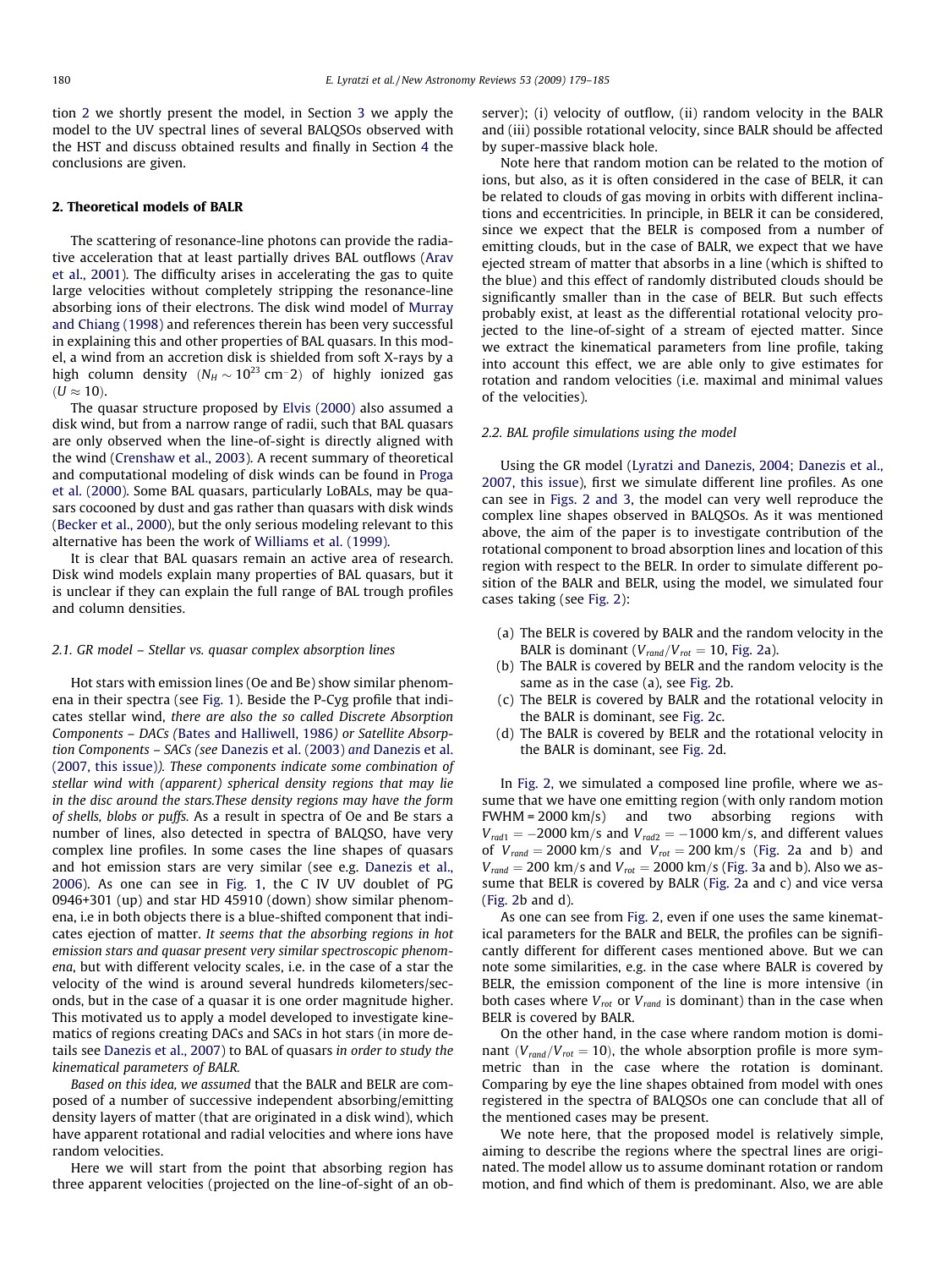<span id="page-2-0"></span>

Fig. 1. The C IV UV doublet line profiles of quasar PG 0946+301 (up) and HD 45910 star (down).

to discuss the relationship between emission and absorption components for a line, considering possible connection between broad

emission and absorption line regions in sense of which of them is closer to the central black hole.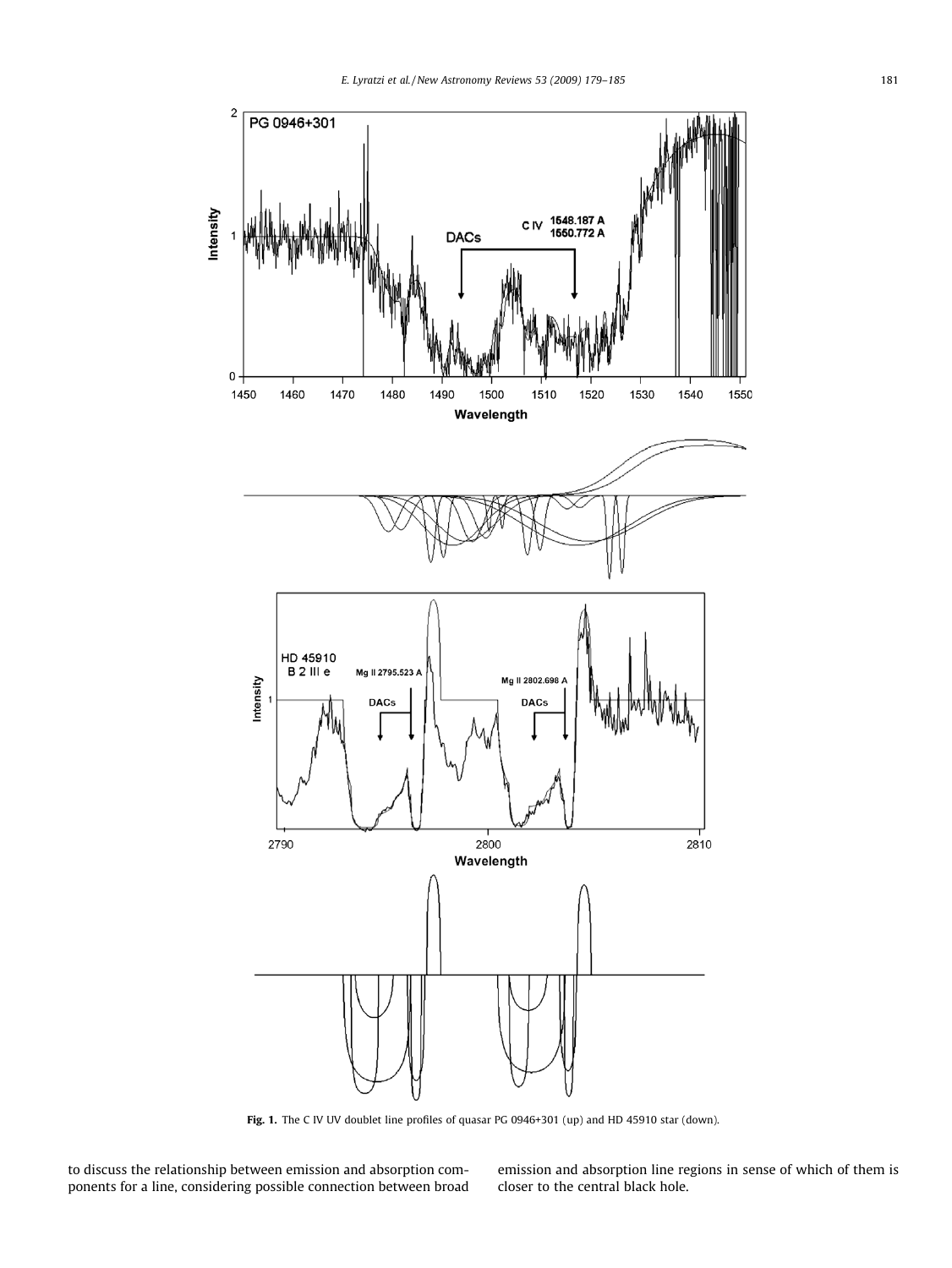<span id="page-3-0"></span>

Fig. 2. The modeled CIV doublet, where an emission ( $V_{rad} = 0$  km/s) and two absorption regions ( $V_{rad1} = -1000$  km/s, $V_{rad2} = -2000$  km/s) were assumed: (a) dominant random velocity ( $V_{rand} = 2000 \text{ km/s}, V_{rot} = 200 \text{ km/s}$  for both absorption regions) and assumption that emission region is located before absorption one; (b) the same as (a) but assumption that absorption region is located before emission; (c) the same as (a) the rotational component is dominant ( $V_{rot} = 2000$  km/s,  $V_{rand} = 200$  km/s for both absorption regions); (d) the same as (b) but the rotational component is dominant and has value as in (c). The composed profile is present with dots and components of the profile are shown below.

#### 3. Model application

#### 3.1. Observations and fitting procedure

We apply the model described above to the spectra of several BALQSOs observed with the HST given in [Table 1.](#page-4-0) In the [Table 1,](#page-4-0) the name of the QSOs, the dates of observations and Instrument/ gratings are given, as well as the lines which were fitted. The obtained spectra have resolution from 1.2 and 3.2 Å which is relatively good for application of the model. In order to scale to rest wavelength we use DIPSO software to elaborate the spectra.

A problem is that in the case of BALR, one can expect contribution of the random motion, and the line shapes are complex (i.e. rotation can be hidden by some additional narrow components which are frequently registered in the spectra of BALQSOs). To avoid this problem, we fitted the observed line using two approaches when we start with fit; (a) taking that random velocity is maximal and rotational component is minimal (in this case we will say that it is GR approach), (b) taking that rotational component is dominant (so called RG approach). After that we used F-test to conclude which approach of the model is more appropriate to explain the complex absorption lines.

As it is well known the relevant broadening mechanisms in the case of BAL is random motion of absorbing gas, but also, a part of rotation caused by massive black hole can be present. To find limits for rotational and random velocities, we fitted the lines assuming first that random motion is dominant (here we call it GR model) and second that rotation is dominant (RG model).

#### 3.2. Results from the best fit

Here, we are looking for the rotational component only in the broad absorption lines, while the narrow components were fitted assuming that there is not rotational component. This assumption was checked for several lines and it was clear that the rotational component in the narrow lines is not present. In [Fig. 3](#page-4-0) we present as an example, the fits for H 1413+1143 and PG 1700+518. As one can see from [Fig. 3](#page-4-0) the model is able to fit lines assuming one or more absorbing components. Here we fitted the broad Ly $\alpha$  and C IV components of BALQSOs listed in [Table 1](#page-4-0).

The results of the best fit are presented in [Table 2.](#page-5-0) In [Table 2,](#page-5-0) the estimations (minimal and maximal value respectively) for random and rotational velocities as well as radial (outflow) velocity are given. It is clear that in both cases, where we applied RG or GR approach, the outflow velocity remains the same.

As one can see from [Table 2,](#page-5-0) the rotational velocity in the BALR has lower limit of  $\sim$ 100 km/s, that is corresponding to the low rotation (as e.g. the stars in the galactic disc). But in the case of the broad absorption lines (with large FWHM), the maximal value of the rotation reaches the value of several 1000 km/s. We found that the maximal value corresponds to the case of the C IV line of PG 1700+518, where a maximal rotation of 6500 km/s may be present. As one can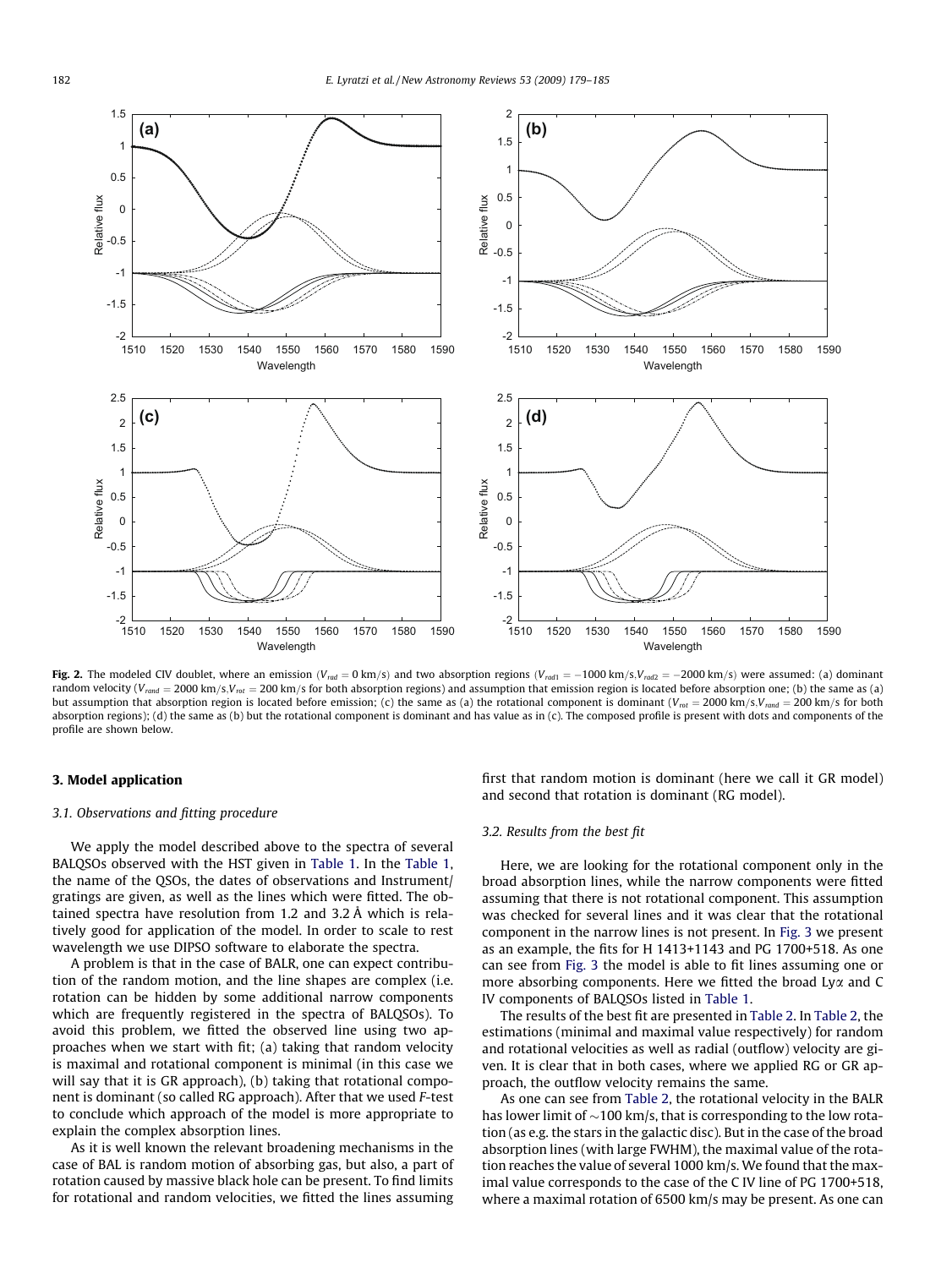<span id="page-4-0"></span>

Fig. 3. The C IV line (dots) fitted with the model (solid line) for H1413+1143 and PG 1700+518 quasar. The components of the best fit are shown below.

Table 1 The list of selected BAL QSOs with basic observational data.

| Name          |       | Class          | Obs. date                        | Ins./grat.       | Lines                     |
|---------------|-------|----------------|----------------------------------|------------------|---------------------------|
| PG 0946+301   | 1.216 | BAL QSO        | February 16, 1992                | FOS/G400,G570    | Ly, Si IV, C IV           |
| PG 1700+518   | 0.292 | BAL QSO        | September 12, 2000               | STIS/G430L,G750L | Si IV, C IV               |
| UM 425        | 1.462 | <b>BAL QSO</b> | November 8, 1994                 | FOS/G270H        | O VI, Ly                  |
| HS 1216+5032B | 1.45  | BAL QSO        | June 11,1996                     | FOS/G270H        | Ly                        |
| H 1413+1143   | 2.551 | <b>BAL QSO</b> | June 23, 1993, December 23, 1994 | FOS/G400H.G570H  | Ly, Si IV, C IV           |
| PG1254+047    | 1.024 | <b>BAL QSO</b> | February 17,1993                 | FOS/G160LG270H   | OV, O VI, Ly, Si IV, C IV |
| OSO 0957+561  | 1.41  | BAL QSO        | October 20.1995                  | <b>FOS/G270H</b> | Ly                        |

see in [Fig. 4,](#page-5-0) the C IV lines of this BALQSO have no emission component. Also, it is interesting, that maximal value of the rotational velocity decreases when the emission is present in the line.

Additionally, one can speculate that the rotation measured in lines, is caused by gravitational field of massive black hole in the center of BALQSOs than one can estimate distance of BALR using a simple relation  $R[R_g] \approx (c/V_{rot})^2$ , where R is given in gravitational radii ( $R_g = GM_{bh}/c^2$ , where G is the gravitational constant,  $M_{bh}$  is the mass of central black hole and c is the velocity of light).

As e.g. in the case of PG 1700+518, the C IV absorbing region can be located at  $\sim$  2000 $R_{\rm g}$  that may be closer than the place of the Broad Emission Line Region. It can explain why the emission in PG 1700+518 C IV lines is not present.

On the other hand, taking an average value of the rotational velocity only of broad absorption lines and calculating the location of the BALR using the rotational velocity, we can conclude that it is located around several times of  $10^4$   $R_g$ . The distance is not so far from the central massive black hole and it should be considered that the model of resonance scattering, where the UV line emission and absorption occur in the same line-forming region [\(Branch](#page-6-0) [et al., 2002\)](#page-6-0), is relevant to explain BALR.

It is interesting to see some connection between kinematical parameters obtained from the best fit. We discuss, so called averaged random and rotational velocities obtained as  $\langle V \rangle = \langle V_{max} +$  $V_{min}$ /2. In [Fig. 5](#page-5-0) we plot the  $|V_r$ /FWHM| against the averaged rotation (crosses) and random (squares) velocities. As one can see in [Fig. 5,](#page-5-0) for smaller  $|V_r/FWHM|$ , the differences between averaged rotational and random velocity are larger. On the other hand, when  $|V_r/FWHM| > 5$ , there are small averaged random and rotational velocities and the difference between them is small. For  $|V_r/\text{FWHM}| < 5$  the random velocity is dominant and has a trend to increase as the  $|V_r/\text{FWHM}|$  decreases. This can be expected, as, in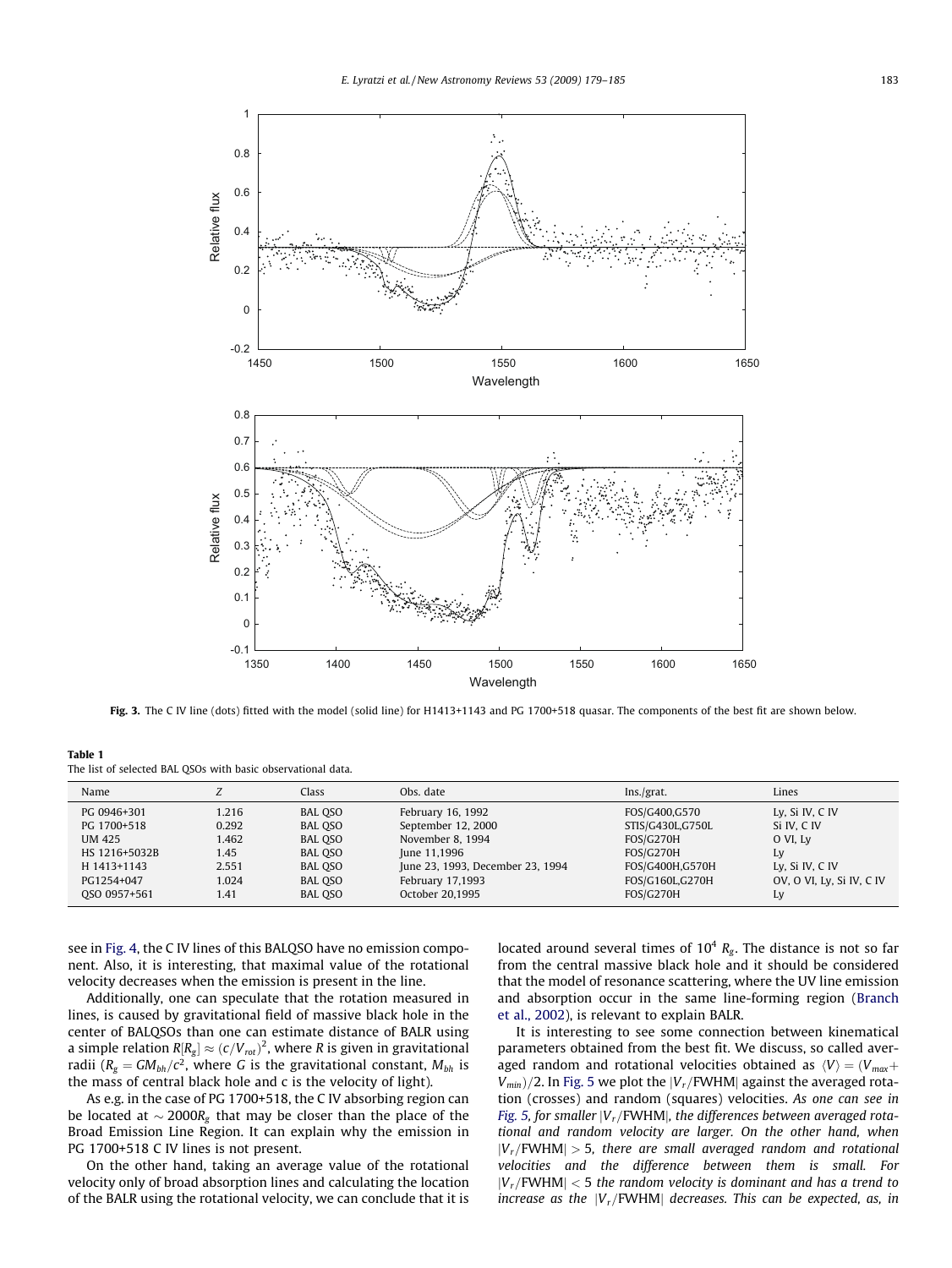#### <span id="page-5-0"></span>Table 2

**The parameters of broad absorption line components. The limits for the random and rotational components in the BAL**  $\left(V_{rand}^{min},V_{rand}^{max},V_{rot}^{max},V_{rot}^{max}\right)$  **are given. Assuming that rotational** component coming from the gravitation of the central black hole, the limits for the place of origin of the BAL is given.

| Object       | Line       | $V_{rand}^{min}$ (km/s) | $V_{rand}^{max}$ (km/s) | $V_{rad}$ (km/s) | $FWHM$ ( $km/s$ ) | $V_{rot}^{min}$ (km/s) | $V_{rot}^{max}$ (km/s) |
|--------------|------------|-------------------------|-------------------------|------------------|-------------------|------------------------|------------------------|
| PG0946+301   | Lyα        | 960                     | 1480                    | $-5060$          | 3882              | 500                    | 1800                   |
|              |            | 1120                    | 1450                    | $-12,947$        | 3119              | 100                    | 1000                   |
|              | C IV       | 615                     | 2143                    | $-5998$          | 4672              | 600                    | 3000                   |
|              |            | 615                     | 1208                    | $-10,833$        | 2704              | 600                    | 1800                   |
|              |            | 230                     | 456                     | $-10,061$        | 982               | 100                    | 600                    |
|              |            | $\overline{2}$          | 342                     | $-6385$          | 706               | 100                    | 700                    |
| PG1700+518   | C IV       | 5700                    | 6953                    | $-19,348$        | 15,352            | 150                    | 6500                   |
|              |            | 2280                    | 2850                    | $-12,092$        | 6094              | 100                    | 3000                   |
|              |            | 1140                    | 1277                    | $-27,474$        | 2650              | 200                    | 1000                   |
|              |            | 456                     | 912                     | $-5611$          | 1924              | 125                    | 1000                   |
|              |            | 114                     | 319                     | $-9674$          | 671               | 100                    | 800                    |
| <b>UM425</b> | $Ly\alpha$ | 291                     | 872                     | $-8804$          | 1826              | 100                    | 1000                   |
| HS1216+5032B | Lyα        | 116                     | 291                     | $-17,953$        | 801               | 300                    | 500                    |
| H1413+1143   | Lyα        | 440                     | 784                     | $-5919$          | 2282              | 100                    | 1200                   |
|              |            | 580                     | 1162                    | $-8557$          | 2708              | 100                    | 1200                   |
|              | C IV       | 2280                    | 3191                    | $-5224$          | 7103              | 100                    | 3600                   |
| PG1254+047   | Lyα        | 1600                    | 1860                    | $-14,303$        | 4720              | 100                    | 1500                   |
|              |            | 1600                    | 1976                    | $-19,235$        | 4811              | 100                    | 1500                   |
|              | C IV       | 1595                    | 1938                    | $-5804$          | 3977              | 100                    | 1000                   |
| QSO0957+561  | $Ly\alpha$ | 350                     | 581                     | $-2219$          | 1740              | 100                    | 700                    |



Fig. 4. The C IV line (dots) fitted with the model (solid line) for PG 0946+30 quasar.



Fig. 5. Normalized radial velocity to FWHM  $(|V_r/FWHM|)$  against the averaged rotation (crosses) and random (squares) velocities.

the case of small outflow velocity, the wind of some AGNs may have the form of clouds or blobs. In that case the random velocity is more dominant.

#### 4. Conclusion

Assuming that BALR is composed of a number of successive independent absorbing density layers, which have constant rotational and radial velocity we applied the model, developed to explain hot emission stars' spectra by [Danezis et al. \(2007, this](#page-6-0) [issue\),](#page-6-0) to BAL and we can outline that:

- 1. The model can simulate BALs taking into account a high velocity outflow.
- 2. The model can well fit the observed broad absorption line profiles (absorption as well as emission) and give us estimates of the random, rotational and radial velocities in the BALR.

To estimate kinematical parameters of BALR we fitted BALs, Lya and C IV, of several BALQSOs (see [Table 1](#page-4-0)) and found that: